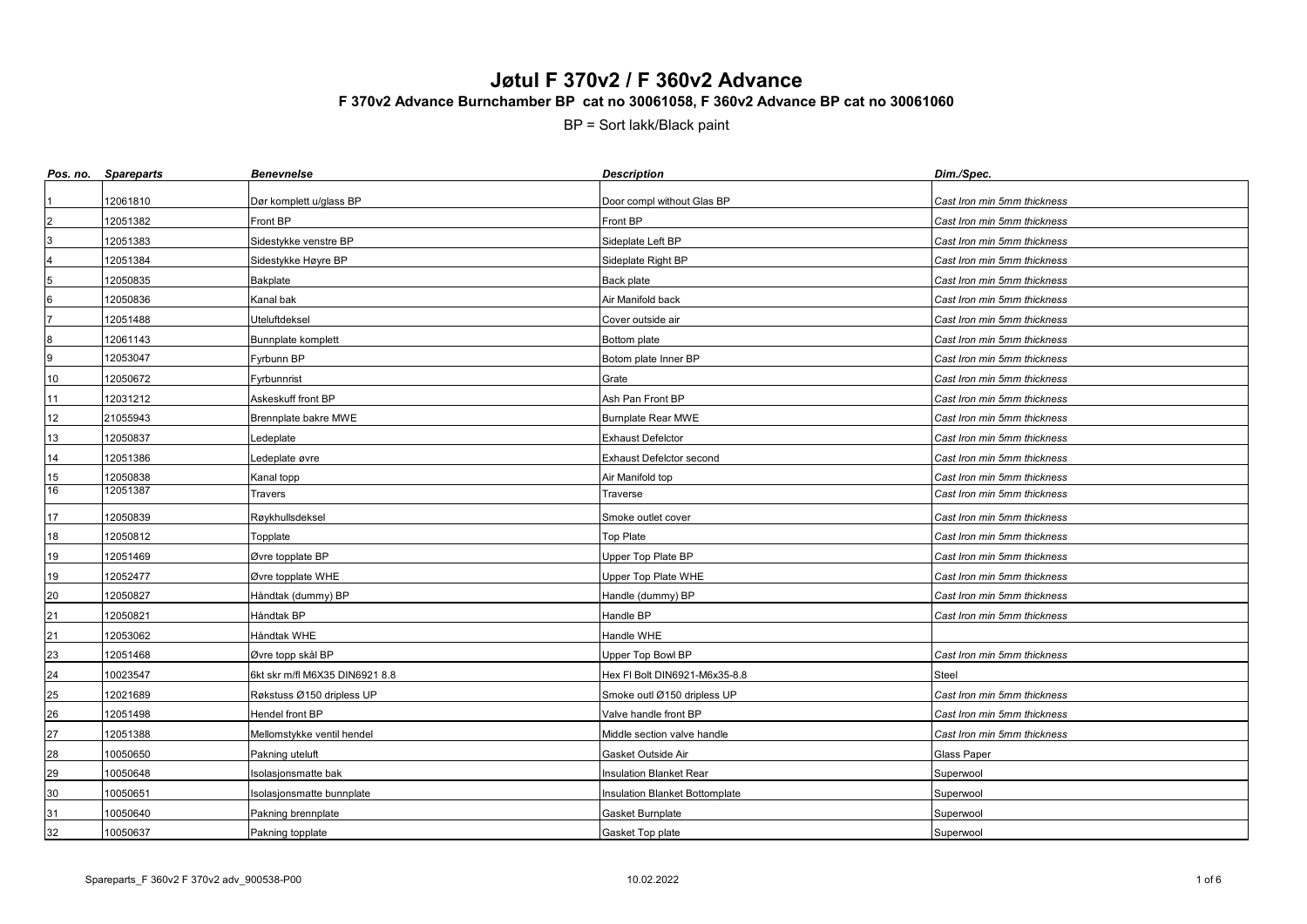| Pos. no. | <b>Spareparts</b> | <b>Benevnelse</b>                       | <b>Description</b>                         | Dim./Spec.                              |
|----------|-------------------|-----------------------------------------|--------------------------------------------|-----------------------------------------|
| 33       | 10050379          | Pakning Bunnplate                       | Gasket Bottom plate                        | Superwool                               |
| 34       | 50027205          | Pakning røykhullsdeksel                 | Gasket Smoke Outlet Cover                  | LD-250-2 graph Ø6,4x600mm               |
| 35       | 50027205          | Pakning Røykstuss                       | Gasket Smoke Outlet                        | LD-250-2 graph Ø6,4x600mm               |
| 36       | 50027205          | Pakning Dør glass                       | Gasket Door glas                           | LD-250-2 graph Ø6,4x2100mm              |
| 37       | 50027205          | Pakning Side glass                      | Gasket Side Glas                           | LD-250-2 graph Ø6,4x1500mm              |
| 38       | 50061108          | Pakning Mellom Dør og Front             | Gasket Between Door and Front              | ROPE 400"GRAPH SS JAC                   |
| 39       | 12051263          | Hengsel brakett over                    | Hinge door upper                           | Cast Iron min 5mm thickness             |
| 40       | 10050513          | Sideglass venstre                       | Side glass Left                            | IR coated Ceramic glass with Paint area |
| 41       | 10050629          | Sideglass høyre                         | Side Glass Right                           | IR coated Ceramic glass with Paint area |
| 42       | 10050051          | Glass dør                               | <b>Glass Door</b>                          | Ceramic glass                           |
| 43       | 10023559          | Skrue senkh innv6k DIN7991 M6x16        | Flat Head Countersunk Socket DIN7991 M6x16 | <b>Steel</b>                            |
| 44       | 10059751          | Skive forsenket Ø6,5X26X3               | Washer recessed Ø6,5X26X3                  |                                         |
| 45       | 10059780          | Hvelv                                   | Baffle                                     | Vermiculite                             |
| 46       | 10051080          | Skrue syl. Lavt hode                    | Screw cyl low head                         | M6x12                                   |
| 47       | 12051504          | Hengsel nedre                           | Hinge door bottom                          | Cast Iron min 5mm thickness             |
| 48       | 12051508          | Hengsel dørlås under                    | Hinge doorlock bottom                      | Cast Iron min 5mm thickness             |
| 49       | 10026076          | Demper Dørhåndtak                       | Dampens Door Handle                        | Silicone 2mm                            |
| 50       | 10050647          | Plate for ventil hendel                 | Plate for Valve handle                     | <b>Stainless</b>                        |
| 51       | 10050867          | Festeplate                              | Attachment Bracket                         | <b>Stainless</b>                        |
| 52       | 10050636          | Askeskuff                               | Ashpan                                     | Aludip                                  |
| 53       | 10050316          | Ventilplate                             | Valve plate                                | Steel                                   |
| 54       | 10038553          | Hvelvlås                                | Baffle lock                                | <b>Steel</b>                            |
| 55       | 10025980          | Hengsel dør                             | Hinge door                                 | <b>Steel</b>                            |
| 56       | 10026601          | Glassklips I 570 25X18                  | Glass Clip I 570 25X18                     | <b>Steel</b>                            |
| 57       | 12021534          | Glass klips m pakning på motsatt side   | Glass clip w. gasket reverse side          | <b>Steel</b>                            |
| 58       | 10059658          | Låsemekanisme dør komplett              | ocking mechanism door complete             | <b>Steel</b>                            |
| 59       | 10024253          | Brikke for spjeld                       | <b>Bracket For Damper</b>                  | Steel                                   |
| 60       | 10023540          | 6kt skr m/fl M6x20 DIN6921 8.8          | Hex FI Bolt DIN6921-M6x20-8.8              | Steel                                   |
| 61       | 10023559          | Skive Ø8,4XØ20X1,5                      | Washer Ø8,4XØ20X1,5                        | Steel 8,8 ELZN                          |
| 62       | 10023559          | 6kt skr m/fl M6x10 DIN6921 8.8          | Hex FI Bolt DIN6921-M6x10-8.8              | Steel                                   |
| 63       | 10023708          | Skrue linsehode inny 6k M6X12           | Screw bottom head int hex M6X12            | Steel 10.9                              |
| 64       | 10023561          | Skrue sylh inn6k DIN7984 M6x8-8.8       | Hex Socket Head Cap Screw DIN7984 M6x8-8.8 | <b>Steel</b>                            |
| 65       | 10023578          | Skive M10 Ø10,5xØ25x1.5 Sortkr. Spesial | Washer M10 Ø10.5xØ25x1.5 Blackcr. Special  | <b>Steel</b>                            |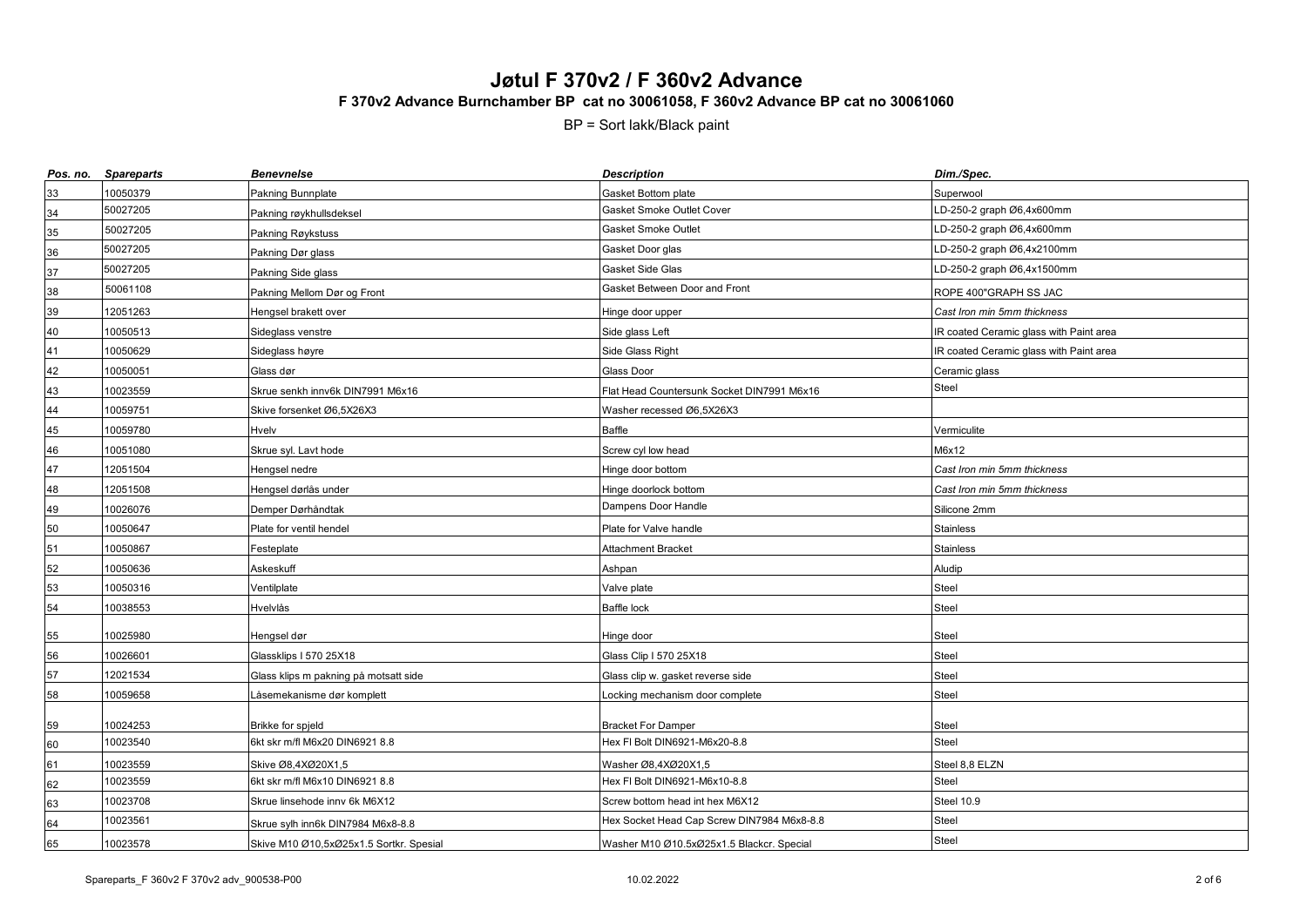| Pos. no. | <b>Spareparts</b>                          | <b>Benevnelse</b>                      | <b>Description</b>                                   | Dim./Spec.               |
|----------|--------------------------------------------|----------------------------------------|------------------------------------------------------|--------------------------|
| 66       | 10023595                                   | Skrue senkh innv6k DIN7991 M8x16-10.9  | Flat Head Countersunk Socket DIN7991 M8x16-10.9      | <b>Steel</b>             |
| 67       | 10023654                                   | 6kt skr M8x70 DIN933 8.8 Elzn          | Hex Cap Screw DIN933-M8x70-8.8 Zinc Plated           | Steel                    |
| 68       | 10023661                                   | 6kt skr m/fl - DIN6921-M8x16-8.8       | Hex FL Bolt DIN6921 M8x16-8.8                        | Steel                    |
| 69       | 10023662                                   | 6kt skr m/fl M8x20 DIN6921 8.8         | Hex FI Bolt DIN6921-M8x20-8.8                        | <b>Steel</b>             |
| 70       | 10026010                                   | Skrue sylh lav delg M6X16X7            | Screw inthex M6X16 part thread 7MM                   | Steel                    |
| 71       | 10023664                                   | 6kt skr m/fl M8x30 DIN6921 8.8         | Hex FI Bolt DIN6921-M8x30-8.8                        | Steel                    |
| 72       | 10023666                                   | 6kt Mutter m/fl M6 DIN6923 8           | Hex Flange Nut M8 DIN6923 8                          | Steel                    |
| 73       | 10023667                                   | 6kt Mutter m/fl M8 DIN6923 8           | Hex Flange Nut M8 DIN6923 8                          | Steel                    |
| 74       | 10023707                                   | Skrue senkh innv6k DIN7991 M6x10-10.9  | Flat Head Countersunk Socket DIN7991 M6x10-10.9      | Steel                    |
| 75       | 10023725                                   | Skr innv6k M6x25 delgj 6mm             | Scr inth M6X25 part thread 6mm                       | Stanless                 |
| 76       | 10023579                                   | Skive Ø6xØ12x0.5                       | Washer Ø6xØ12x0.5                                    | Steel                    |
| 77       | 10023998                                   | Hylse Ø10XØ6.2X15                      | Sleeve Ø10XØ6,2X15                                   | Steel                    |
| 78       | 10024104                                   | Nagle Ø6x24 Sortkromatisert            | Rivet                                                | Steel                    |
| 79       | 10023639                                   | Skrue sett M6x20                       | Screw socketset M6x20                                | Steel                    |
| 80       | 10023672                                   | Skive Ø10,1XØ19,4X0,9 sortkromatissert | Washer Ø10,1XØ19,4X0,9                               | Steel                    |
| 81       | 10026565                                   | Fjær for ventiler F 470                | Spring for valve F 470                               | <b>Stanless</b>          |
| 82       | 10055900                                   | Skrue senkhode innv6k M6X35 A4 UBEH    | Flat Head Countersunk Socket ISO 10642 M6x35 A4 UBEH | <b>Stanless</b>          |
| 83       | 10024339                                   | Skive messing Ø12,0XØ6,2X1,8           | Washer brass Ø12,0XØ6,2X1,8                          | <b>Brass</b>             |
| 84       | 10023780                                   | Skive Ø6,4xØ18x1.6 Elzn DIN 9021       | Washer Ø6.4xØ18x1.6 Elzn DIN 9021                    | Steel                    |
| 85       | 51061547                                   | Hylse Ø12/8,2X10                       | Sleeve Ø12/8,2X10                                    | Steel                    |
| 86       | 10059780                                   | Isolasjon venstre brennplate bak       | Insulation Left burnplate back                       | Vermiculite              |
| 87       | 10059780                                   | solasjon Høyre brennplate bak          | Insulation Right burnplate back                      | Vermiculite              |
| 88       | 10023475                                   | Mutter 6k M6                           | Nut hex M6                                           | Steel                    |
| 89       | 10023469                                   | Skrue 6k M8x20 DIN933                  | Screw hex M8x20 DIN933                               | Steel 8.8 Elzn           |
| 90       | 10023515                                   | Mutter 6k M6 Lav                       | NUT hex M6 low                                       | Steel 8.8 Elzn           |
|          |                                            |                                        |                                                      |                          |
|          |                                            |                                        |                                                      |                          |
| 93       | 10058479                                   | Magnet for dør Ø25xØ6,4x9MM            | Magnet for door Ø25xØ6,4x9MM                         | Sm2Co17                  |
| 94       |                                            | Pakning under Askeskuff                | Rope gasket under ash pan                            | D-250-2 graph Ø6,4x330mm |
|          | Spring, Self Closing Door cat no. 51061547 |                                        |                                                      |                          |
| 97       | 51061547                                   | Fjær Selvlukkende dørmekanisme         | Spring self closing door mechasim                    | For all markets          |
|          |                                            |                                        |                                                      |                          |
|          | F 360 Advance                              |                                        |                                                      |                          |
| 98       | 10053663                                   | Isolasjonsmatte side                   | <b>Insulation Blanket Side</b>                       | Superwool                |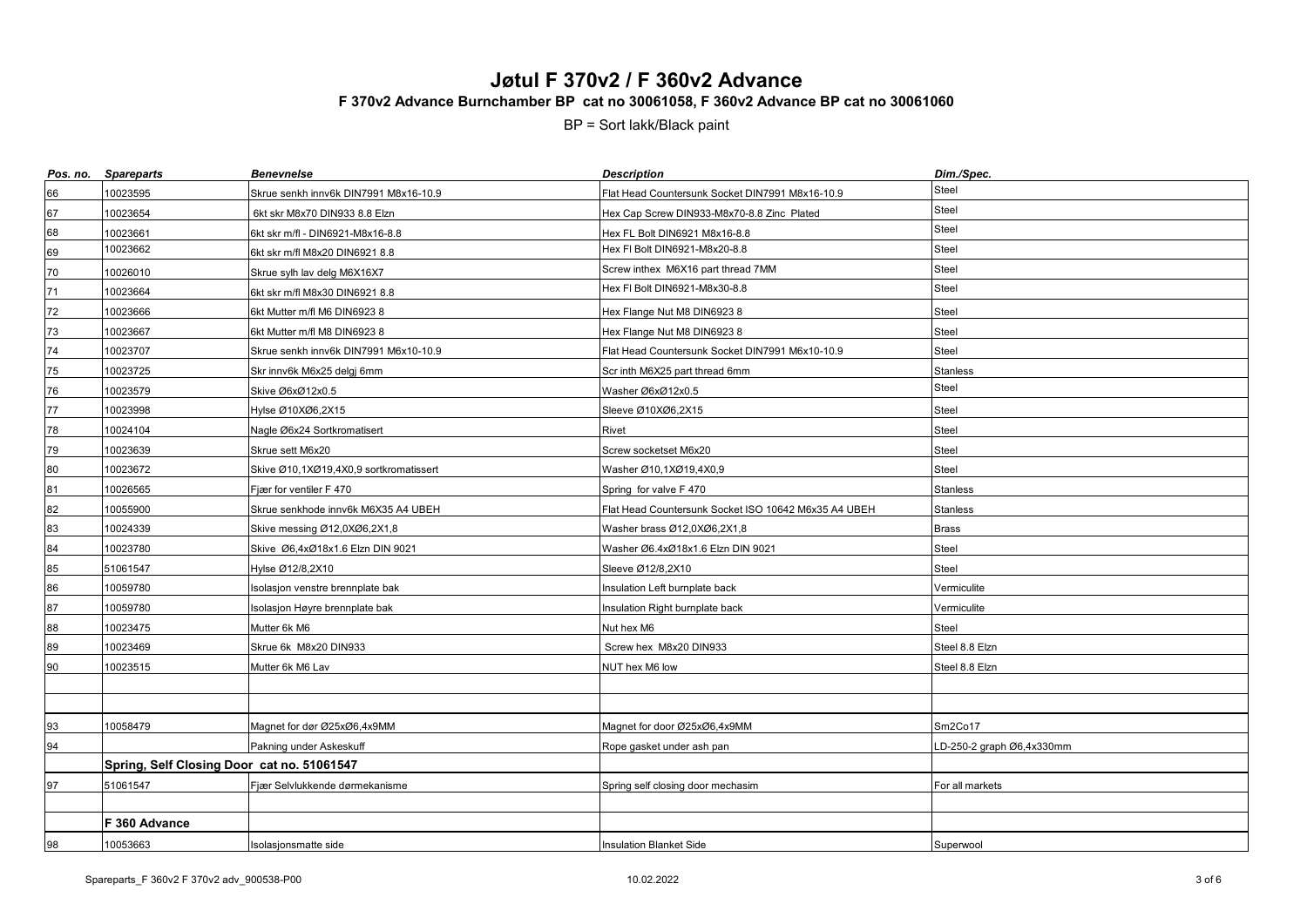| Pos. no. | <b>Spareparts</b>                          | <b>Benevnelse</b>                     | <b>Description</b>                              | Dim./Spec.                  |
|----------|--------------------------------------------|---------------------------------------|-------------------------------------------------|-----------------------------|
| 99       | 12053877                                   | Sidestykke venstre                    | Side Plate Left                                 | Cast Iron min 5mm thickness |
| 100      | 12053879                                   | Brennplate side høyre                 | <b>Burn Plate Right</b>                         | Cast Iron min 5mm thickness |
| 101      | 12053878                                   | Sidestykke høyre                      | Side Plate Right                                | Cast Iron min 5mm thickness |
| 102      | 12053880                                   | Brennplate side venstre               | Burn Plate Left                                 | Cast Iron min 5mm thickness |
|          |                                            |                                       |                                                 |                             |
|          |                                            |                                       |                                                 |                             |
|          | F 371 Advance Base cat no. 51050937        |                                       |                                                 |                             |
| 104      | 12019098                                   | Sokkel bunn BP                        | Base Bottom BP                                  | Cast Iron min 5mm thickness |
| 104      | 12019102                                   | Sokkel hylle BP                       | Base Shelf BP                                   | Cast Iron min 5mm thickness |
| 105      | 12019110                                   | Sokkel Bakplate BP                    | Base Rear Plate BP                              | Cast Iron min 5mm thickness |
| 106      | 12051389                                   | Sokkel side høyre BP                  | Base Right side BP                              | Cast Iron min 5mm thickness |
| 107      | 12051391                                   | Sokkel side venstre BP                | Base Left side BP                               | Cast Iron min 5mm thickness |
| 108      | 12050945                                   | Sokkel dør BP                         | Base Door BP                                    | Cast Iron min 5mm thickness |
| 109      | 51050944                                   | Støpejernsdør sokkel kompl BP         | Castiron Base door complete BP                  | Cast Iron min 5mm thickness |
| 110      | 10025801                                   | Shims                                 | Shim                                            | Steel                       |
| 111      | 10025624                                   | Fjær E0360-034-3500M                  | Spring E0360-034-3500M                          | <b>Steel</b>                |
| 112      | 10050684                                   | Skjermplate sokkel                    | Heat Shield for Base                            | Aluzinc DX510 AZ            |
| 113      | 12050868                                   | Hengselbrakett                        | Hinge Bracket                                   | Steel                       |
| 114      | 10023475                                   | Mutter sekskant M6 DIN 934            | Nut Hexagonal M6 DIN 934                        | <b>Stainless</b>            |
| 115      | 10023483                                   | 6kt skr M8x40 DIN6921 8.8             | Hex Bolt DIN6921-M8x40-8.8                      | Steel                       |
| 116      | 10023541                                   | 6kt skr m/fl M6x16 DIN6921 8.8        | Hex FI Bolt DIN6921-M6x16-8.8                   | Steel                       |
| 117      | 10023545                                   | 6kt skr m/fl M6x12 DIN6921 8.8        | Hex FI Bolt DIN6921-M6x12-8.8                   | Steel                       |
| 118      | 10023561                                   | Skrue sylh inn6k DIN7984 M6x8-8.8     | Hex Socket Head Cap Screw DIN7984 M6x8-8.8      | <b>Steel</b>                |
| 119      | 10023707                                   | Skrue senkhode innv 6k M6X10 FOSFAT   | Screw int hex M6X10 DIN7991                     | <b>Steel</b>                |
| 120      | 10023662                                   | 6kt skr m/fl M8x20 DIN6921 8.8        | Hex FI Bolt DIN6921-M8x20-8.8                   | <b>Steel</b>                |
| 121      | 10023666                                   | 6kt Mutter m/fl M6 DIN6923 8          | Hex Flange Nut M8 DIN6923 8                     | Steel                       |
| 122      | 10023707                                   | Skrue senkh innv6k DIN7991 M6x10-10.9 | Flat Head Countersunk Socket DIN7991 M6x10-10.9 | <b>Steel</b>                |
| 123      | 10024104                                   | Nagle Ø6x24, sortkrom                 | Rivet Ø6x24, black cromate                      | Steel                       |
| 124      | 10026268                                   | Beskyttelseshette M8 6K sort          | Protection Cap M8 Hex Black                     | Polypropylene               |
| 125      | 10026649                                   | Brakett for fjær-selvlukkende dør     | Bracket For Spring Self Closing Door            | <b>Steel</b>                |
| 126      | 10024197                                   | Hylse Ø12/8,2X10                      | Sleeve Ø12/8,2X10                               | Steel                       |
| $127$    | 10024339                                   | Skive Ø6.2xØ12x1.8 Messing            | Washer Ø6.2xØ12x1.8 Brass                       | <b>Brass</b>                |
|          |                                            |                                       |                                                 |                             |
|          | F 373 Advance Pedestal BP cat no. 51050940 |                                       |                                                 |                             |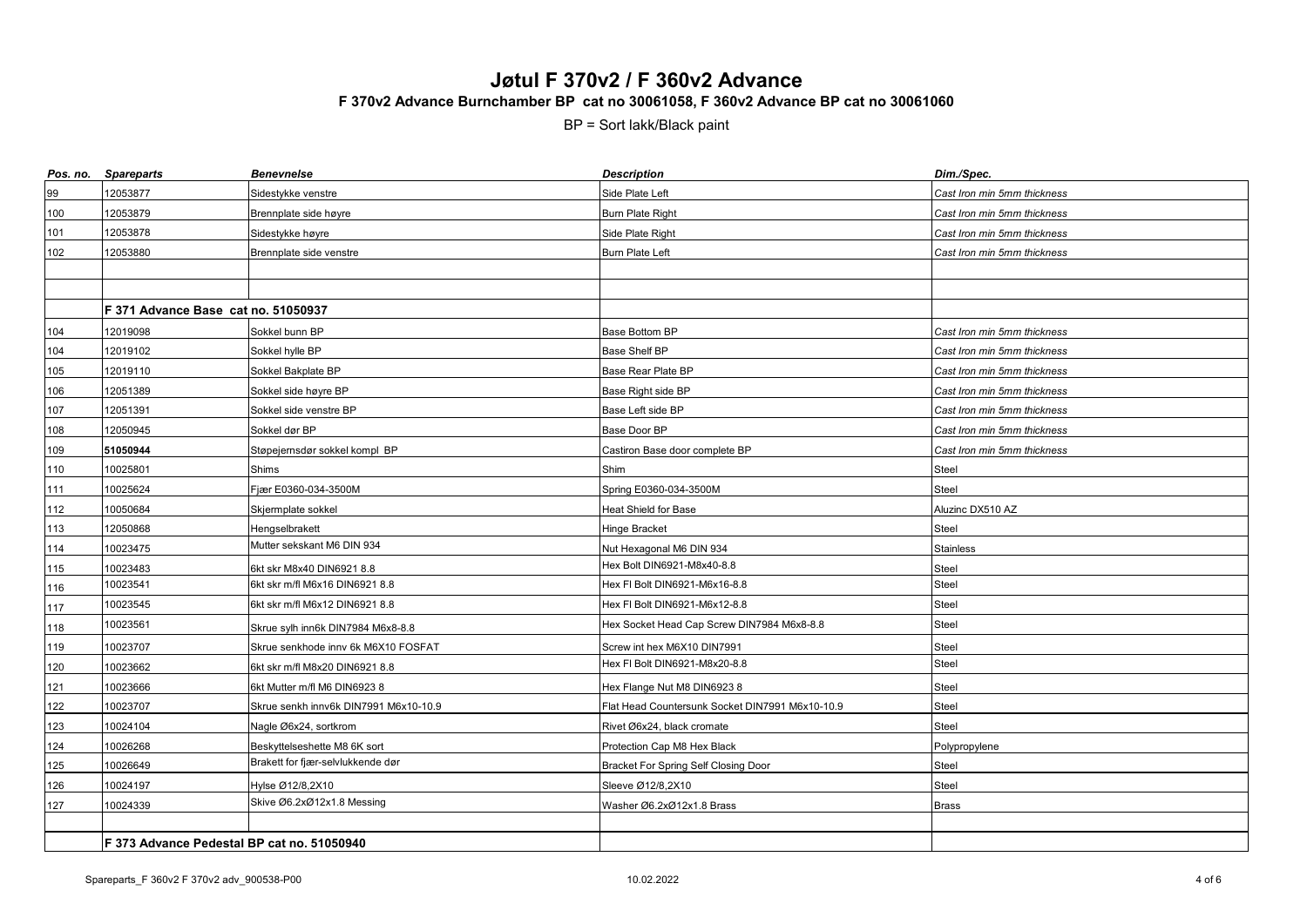|     | Pos. no. Spareparts                              | <b>Benevnelse</b>                                | <b>Description</b>                                   | Dim./Spec.                         |
|-----|--------------------------------------------------|--------------------------------------------------|------------------------------------------------------|------------------------------------|
|     |                                                  |                                                  |                                                      |                                    |
| 140 | 12051392                                         | Søylebunn BP                                     | Pedestal Bottom Plate BP                             | Cast Iron min 5mm thickness        |
| 141 | 12050925                                         | Søyletopp                                        | Pedestal Top Plate                                   | Cast Iron min 5mm thickness        |
| 142 | 12051393                                         | Søyleside BP                                     | Pedestal Side Plate BP                               | Cast Iron min 5mm thickness        |
| 143 | 12051394                                         | Søyle front BP                                   | Pedestal Front Plate BP                              | Cast Iron min 5mm thickness        |
| 145 | 10050736                                         | Deksel søyle BP                                  | Cover Pedestal PB                                    | Steel                              |
| 147 | 10023667                                         | 6kt Mutter m/fl M8 DIN6923 8                     | Hex Flange Nut M8 DIN6923 8                          | Steel                              |
| 148 | 10023665                                         | 6kt skr m/fl M8x40 DIN6921 8.8                   | Hex FI Bolt DIN6921-M8x40-8.8                        | Steel                              |
| 149 | 10023465                                         | 6kt skr M8x16 DIN933 8.8 Elzn                    | Hex Cap Screw DIN933-M8x16-8.8 Zinc                  | <b>Steel</b>                       |
| 150 | 10026268                                         | Beskyttelseshette M8 6K sort                     | Protection Cap M8 Hex Black                          | Polypropylene                      |
|     |                                                  |                                                  |                                                      |                                    |
|     | F 370 Advance High Top BP cat no. 51050934       |                                                  |                                                      |                                    |
| 160 | 12019648                                         | High Top Venstre side BP                         | High Top Left Side BP                                | Cast Iron min 5mm thickness        |
| 161 | 12019650                                         | High Top Høyre side BP                           | High Top Right Side BP                               | Cast Iron min 5mm thickness        |
| 162 | 12019652                                         | High Top Front BP                                | High Top Front Side BP                               | Cast Iron min 5mm thickness        |
| 163 | 10050688                                         | Sektorventil komplett                            | Sector Plate Set                                     | <b>Steel</b>                       |
| 164 | 10013073                                         | Festebrakett front                               | <b>Steel Brakett front</b>                           | <b>Steel</b>                       |
| 165 | 10038200                                         | Festebrakett Side                                | Steel Brakett Side                                   | Steel                              |
| 166 | 10013072                                         | Festebrakett Bak                                 | Steel Brakett Back                                   | <b>Steel</b>                       |
| 167 | 10023661                                         | 6kt skr m/fl - DIN6921-M8x16-8.8                 | Hex FL Bolt DIN6921 M8x16-8.8                        | Steel                              |
| 168 | 10023660                                         | 6kt skr m/fl - DIN6921-M8x12-8.8                 | Hex FL Bolt DIN6921 M8x12-8.8                        | <b>Steel</b>                       |
|     |                                                  |                                                  |                                                      |                                    |
|     |                                                  | F 370 Advance Revolving Pedestal cat no 51050989 |                                                      |                                    |
| 170 | 51050989                                         | Se manual med egen reservedelsliste og tegning   | See seperate manual with spare part list and drawing | Oppdatert dreistuss inkl kulelager |
|     |                                                  |                                                  |                                                      |                                    |
|     | F 377 Advance steel kit low cat no 50050924      |                                                  |                                                      |                                    |
| 180 | 10023665                                         | Skrue sekskant med flens M8x40 DIN 6921          | Screw Hex Cap Flange Frame m8x40                     | <b>DIN 6921</b>                    |
| 181 | 10043553                                         | Stålplate bakre kleber F 367 / F 377             | Steelplate Rear Soapstone F 367 / F 377              | Steel                              |
| 182 | 10043555                                         | Topprist kleber F 367 / F 377                    | Top Grid Soapstone F 367 / F 377                     | <b>Steel</b>                       |
| 183 | 10043556                                         | Stålbrakett 1 kleber F 377                       | Steel Bracket 1 Soapstone F 377                      | <b>Steel</b>                       |
| 184 | 10043557                                         | Stålbrakett kleber bunn F 377                    | Bracket Soapstone Bottom F 377                       | <b>Steel</b>                       |
| 185 | 10050915                                         | Stålbrakett 2 kleber F 377 Advance               | Steel Bracket 2 Soapstone F 377 Advance              | Steel                              |
|     |                                                  |                                                  |                                                      |                                    |
|     | F 377 Advance steel kit High top cat no 50050923 |                                                  |                                                      |                                    |